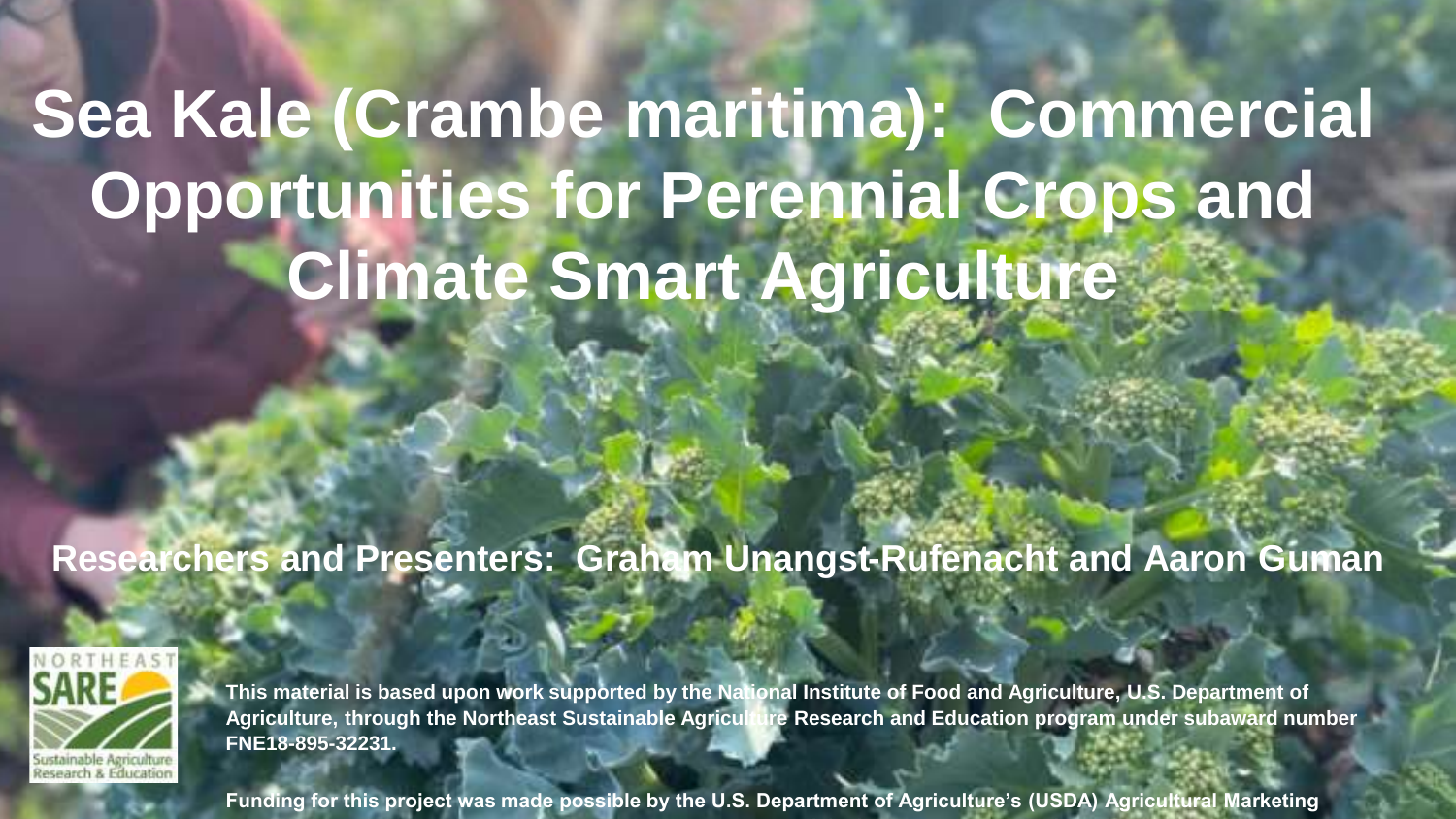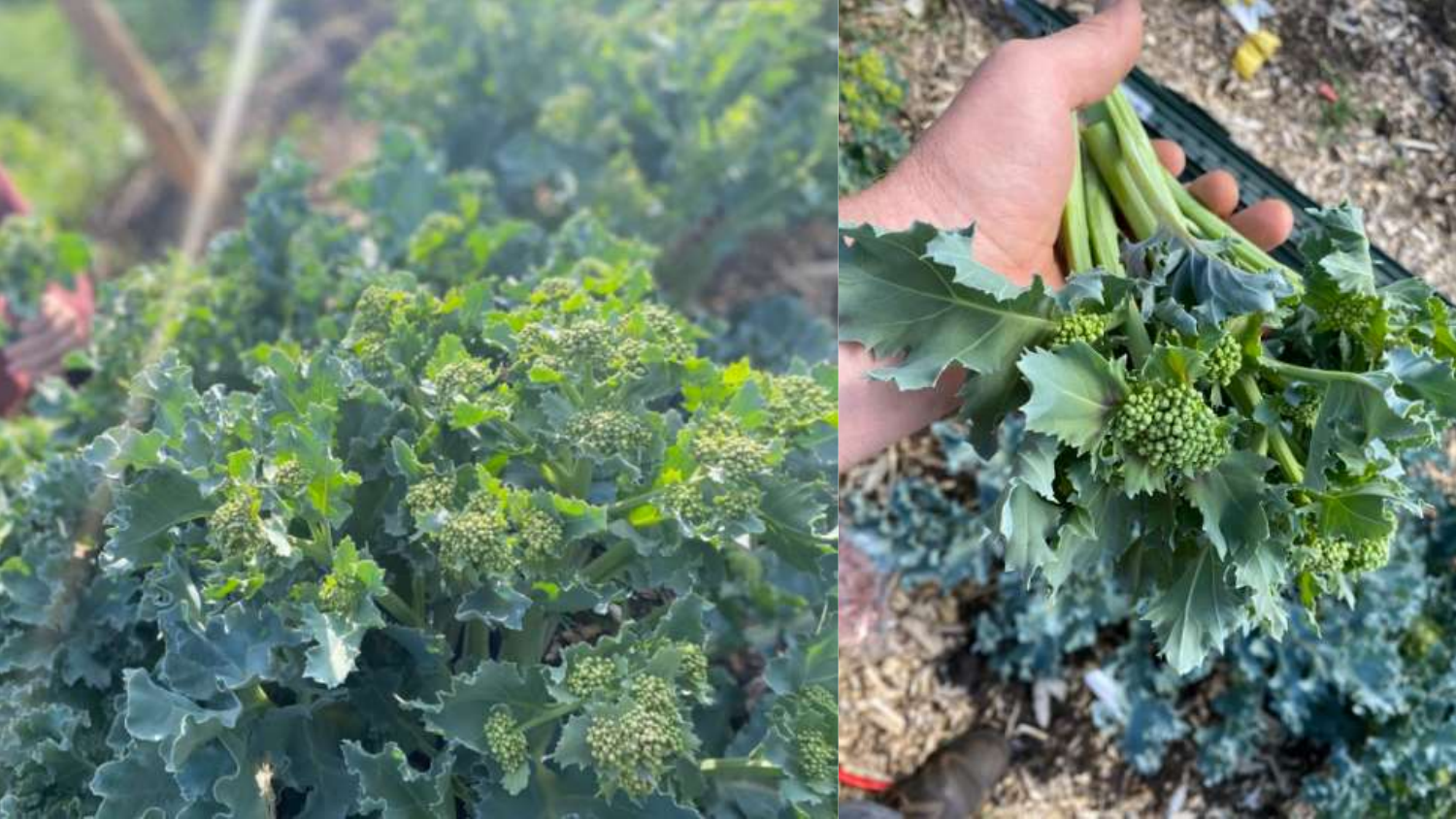







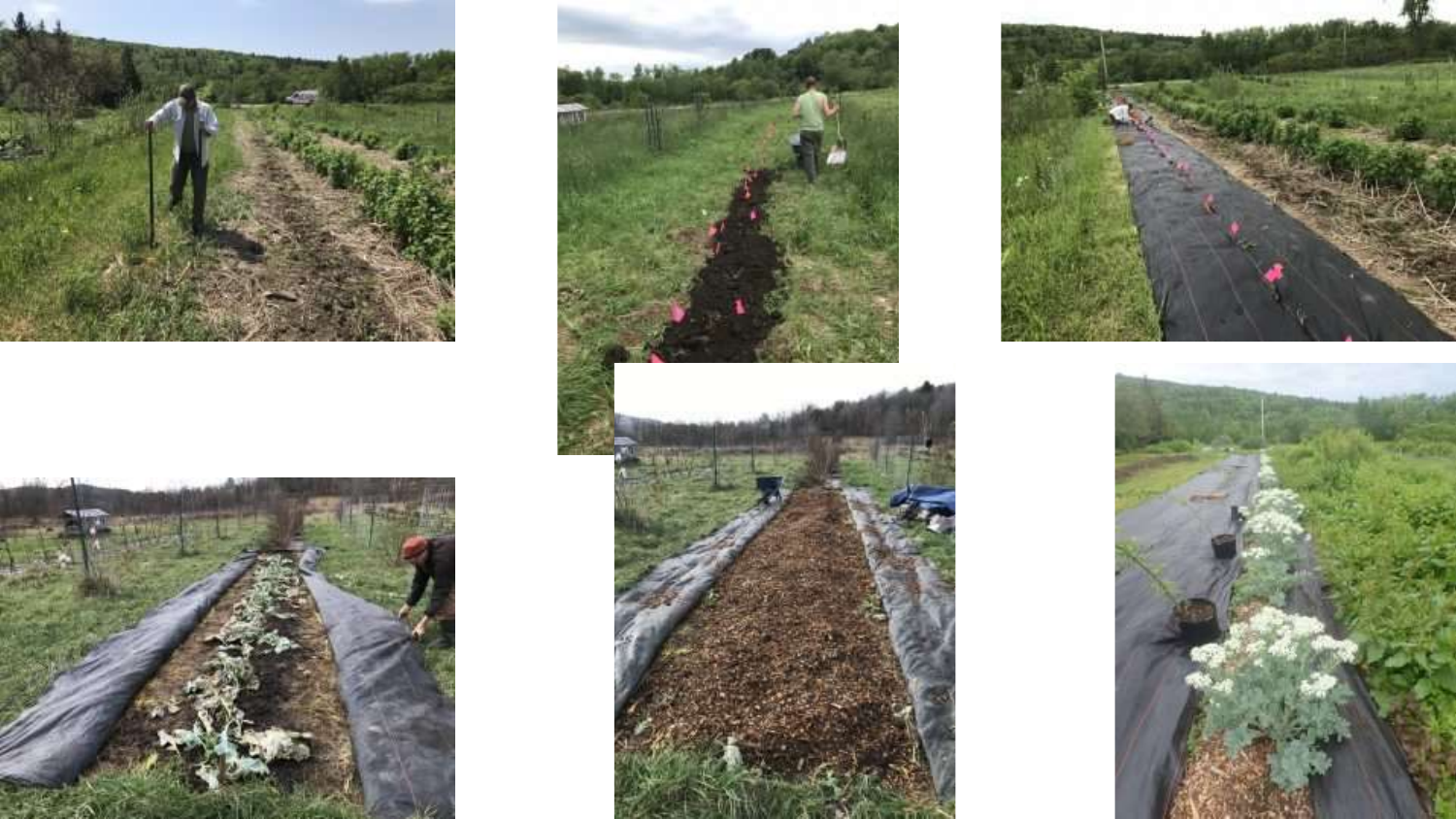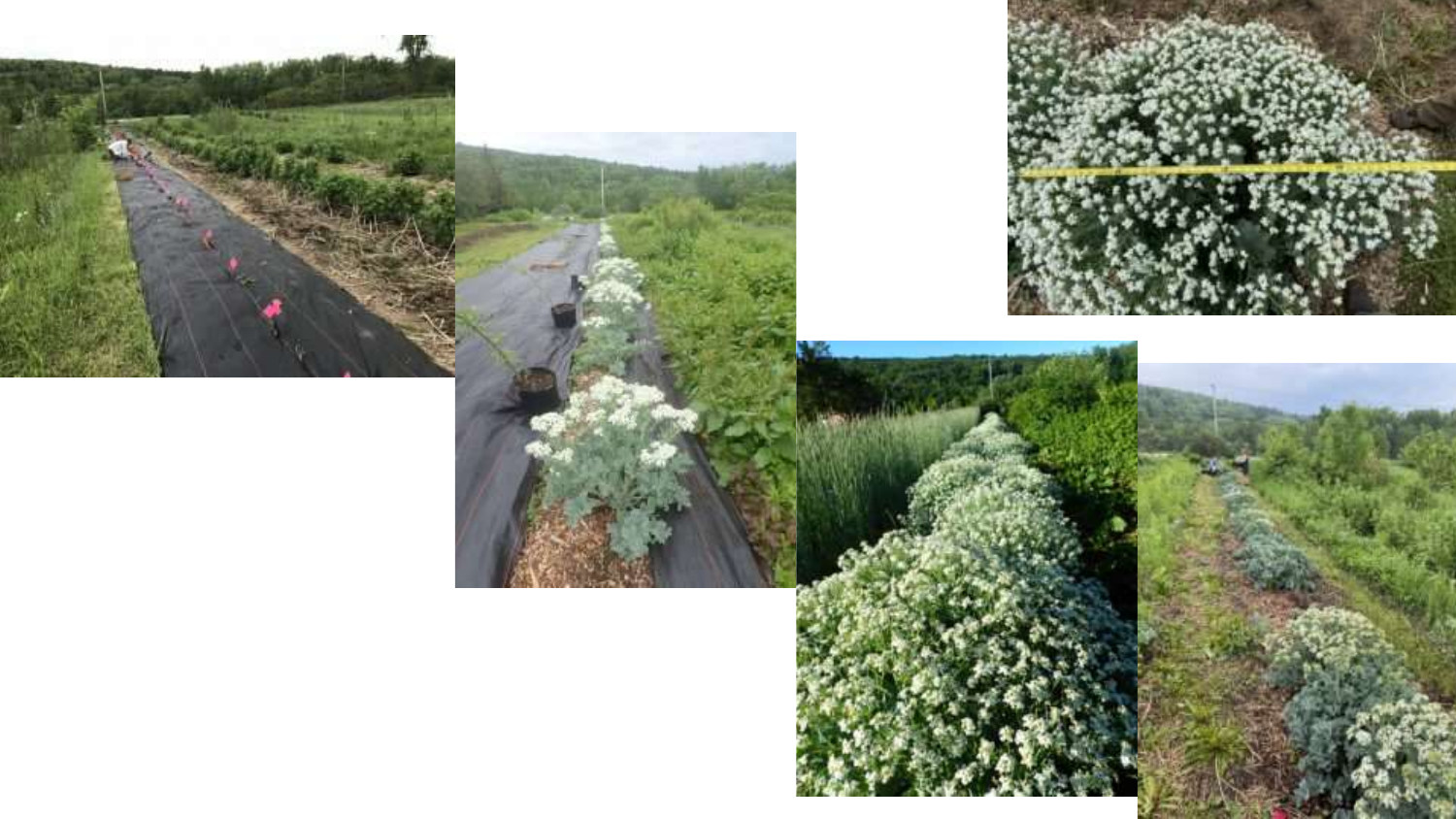





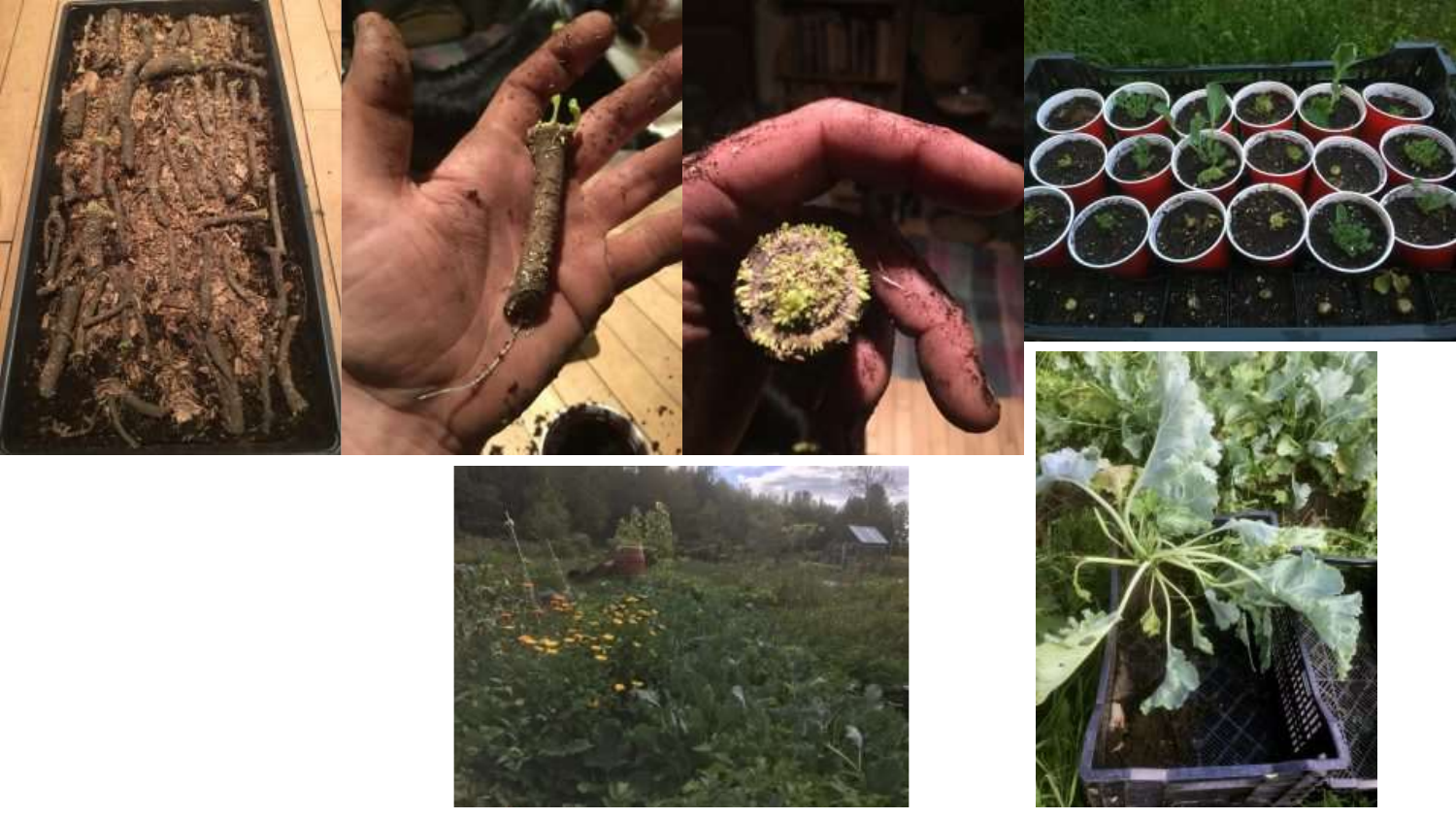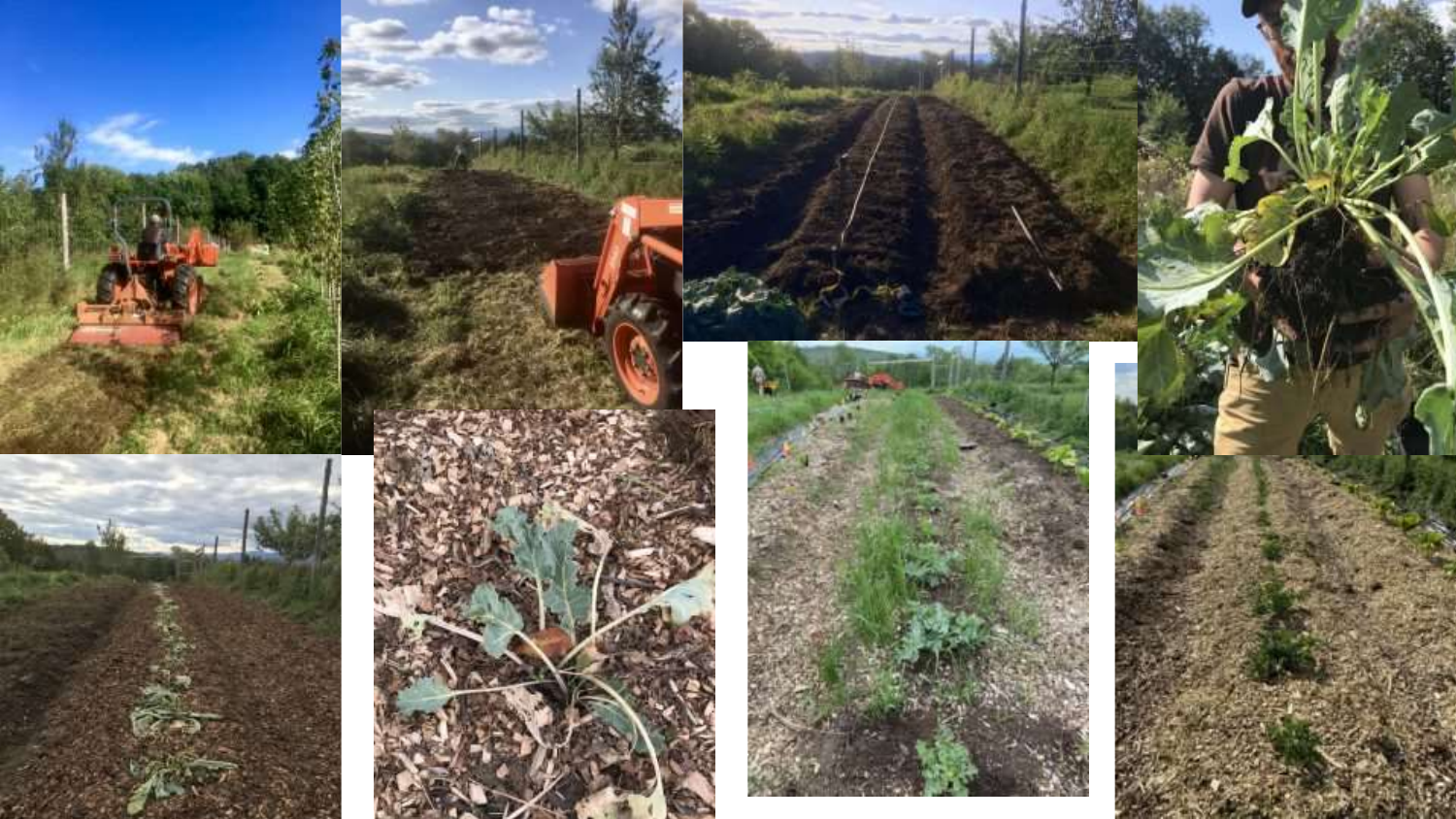



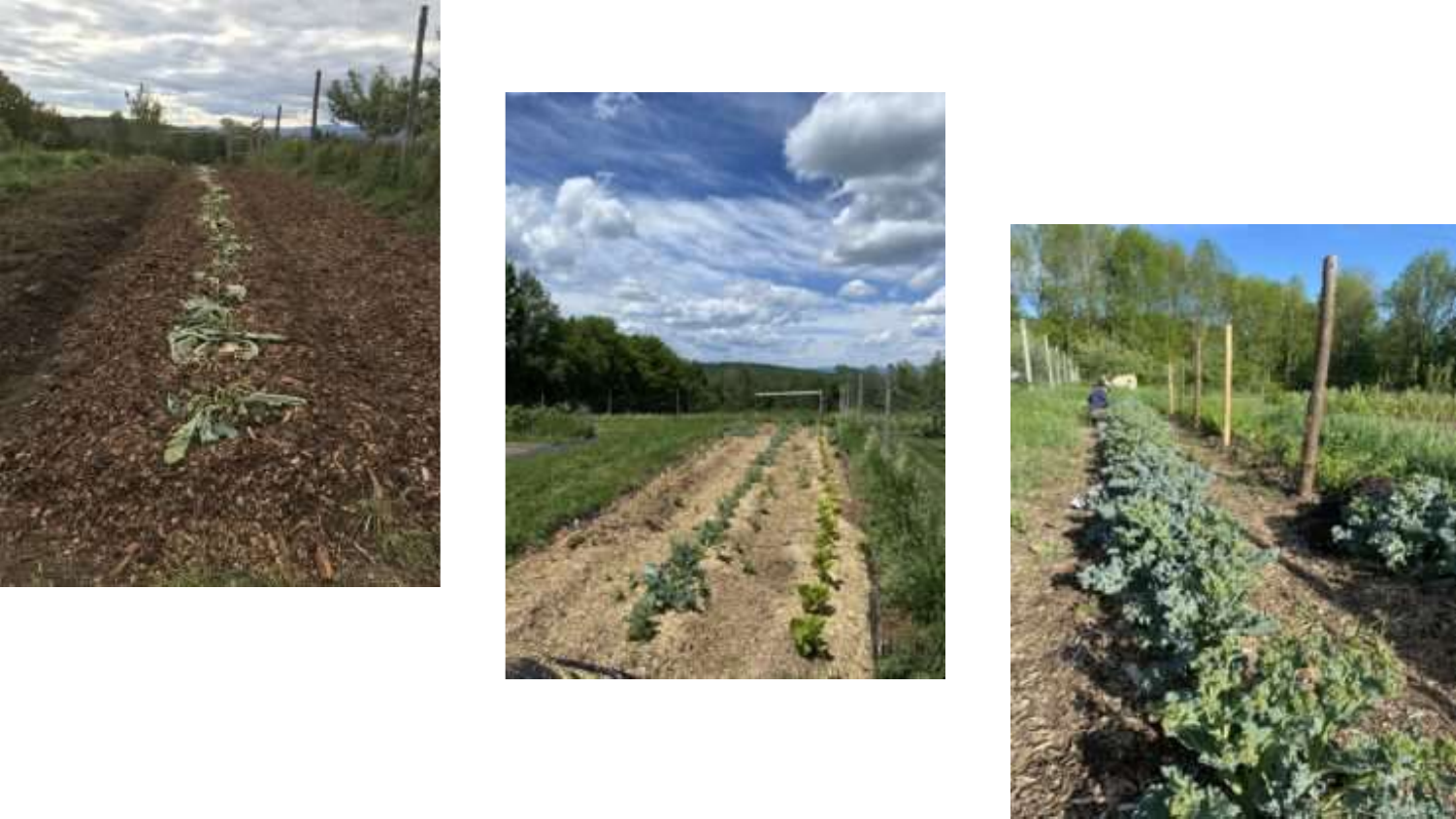- Sea Kale (3rd / 4th yr)
	- $\circ$  1.8 to 3.7 # / plant
	- Approx **4,764 to 9,768 # / acre or 65-133# / 100' row feet i**n field plantings of 6' between rows and 2.75' between plants
- Annual Broccoli = 5K 10K lbs. / acre, **NE 5 year Navg. 3,615 lbs**
- Asparagus = **1,420 # / acre NE avg**

**(**[New England Vegetable Management Guide](https://nevegetable.org/cultural-practices/table-15-approximate-yields) (UMASS Center for Ag, Food, and the Env)

*Though the ranges of our research yields and the ranges of estimated yields for annual broccoli through UMASS are relatively similar, the real 5 year avg. in the northeast as well as the relative immaturity of the Sea Kale plants harvested, suggest to us that yields of Sea Kale could prove significantly more productive than annual broccoli on an acre / acre and plant by plant basis.*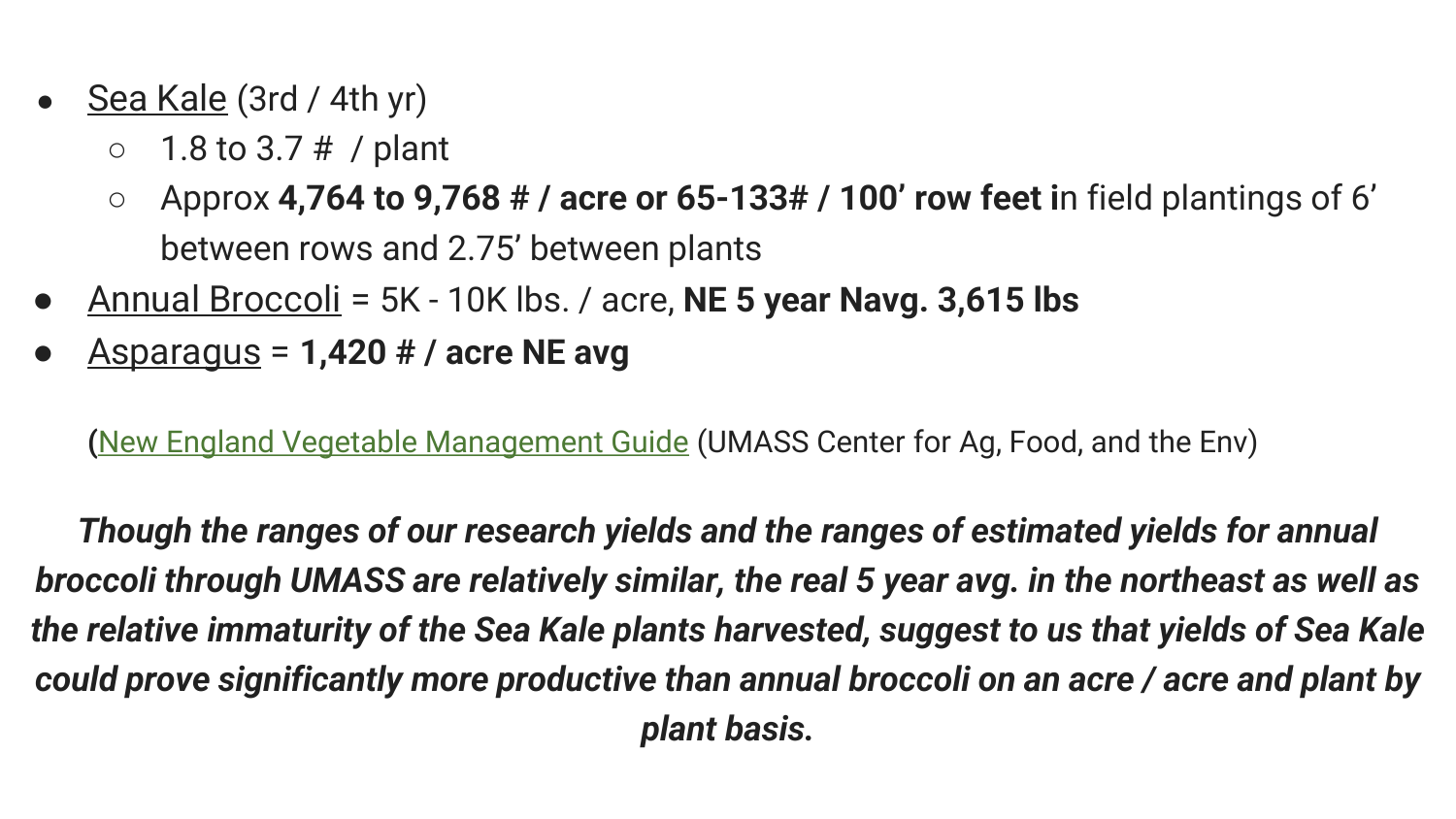*"...the stems are significantly better than broccoli stems- more tender, more juicy, perhaps sweeter…"*

> *"...I think that's what stood out to me most: that it really didn't seem that different [from annual broccoli]…"*